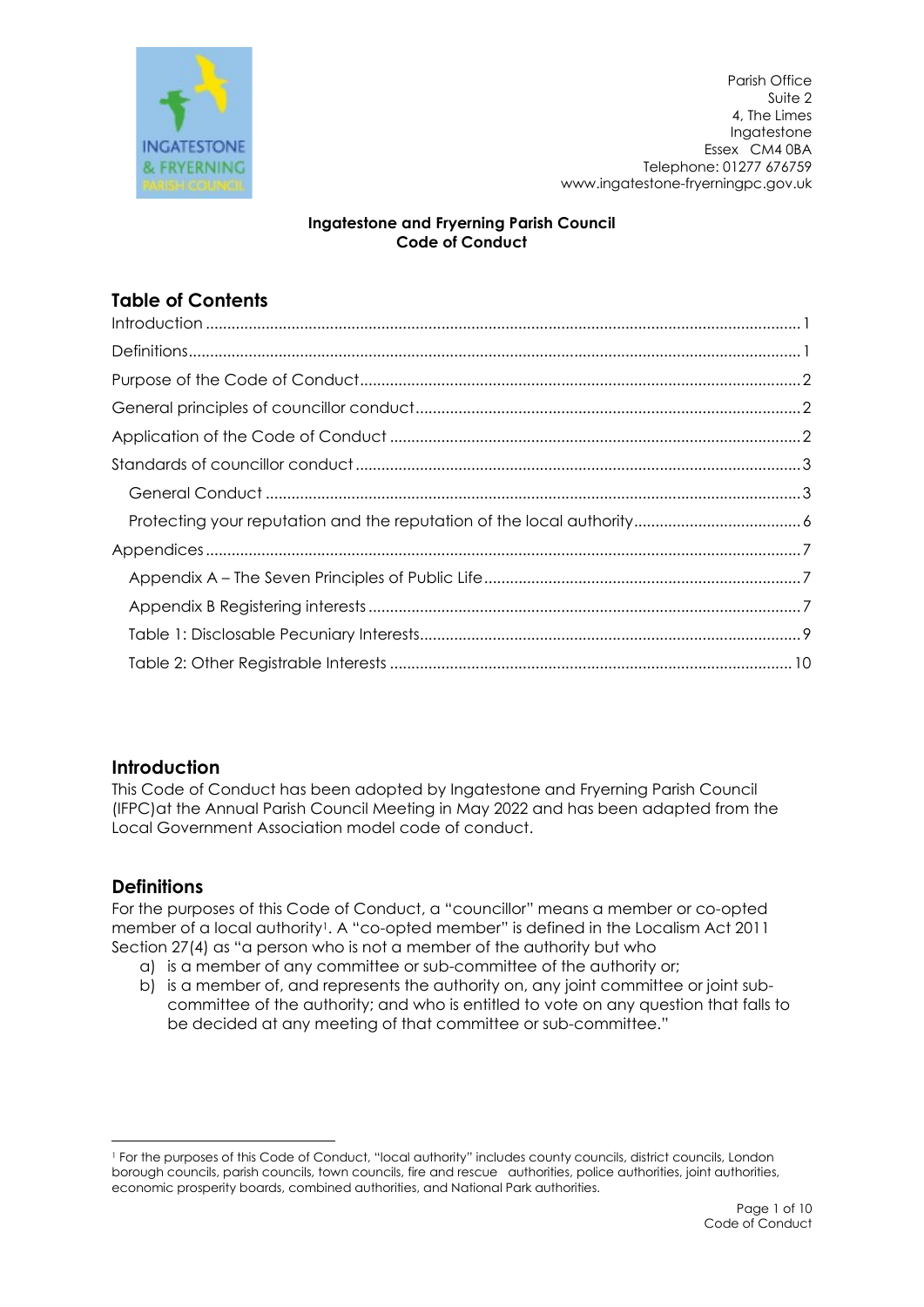# Purpose of the Code of Conduct

The purpose of this Code of Conduct is to assist you, as an IFPC councillor, in modelling the behaviour that is expected of you, to provide a personal check and balance, and to set out the type of conduct that could lead to action being taken against you. It is also to protect you, the public, fellow councillors, parish council officers and the reputation of IFPC. It sets out general principles of conduct expected of all councillors and your specific obligations in relation to standards of conduct. The fundamental aim of the Code is to create and maintain public confidence in the role of councillor and local government.

## General principles of councillor conduct

Everyone in public office at all levels; all who serve the public or deliver public services, including ministers, civil servants, councillors, and local authority officers; should uphold the Seven Principles of Public Life, also known as the Nolan Principles.

Building on these principles, the following general principles have been developed specifically for the role of councillor.

In accordance with the public trust placed in me, on all occasions:

- I act with integrity and honesty
- I act lawfully
- I treat all persons fairly and with respect; and
- I lead by example and act in a way that secures public confidence in the role of councillor.

In undertaking my role:

- I impartially exercise my responsibilities in the interests of the local community
- I do not improperly seek to confer an advantage, or disadvantage, on any person
- I avoid conflicts of interest
- I exercise reasonable care and diligence; and
- I ensure that public resources are used prudently in accordance with IFPC's requirements and in the public interest.

## Application of the Code of Conduct

This Code of Conduct applies to you as soon as you sign your declaration of acceptance of the office of councillor or attend your first meeting as a co-opted member and continues to apply to you until you cease to be a councillor.

This Code of Conduct applies to you when you are acting in your capacity as a councillor which may include when:

- you misuse your position as a councillor
- your actions would give the impression to a reasonable member of the public with knowledge of all the facts that you are acting as a councillor.

The Code applies to all forms of communication and interaction, including:

- at face-to-face meetings
- at online or telephone meetings
- in written communication
- in verbal communication
- in non-verbal communication
- in electronic and social media communication, posts, statements, and comments.

You are also expected to uphold high standards of conduct and always show leadership when acting as a councillor.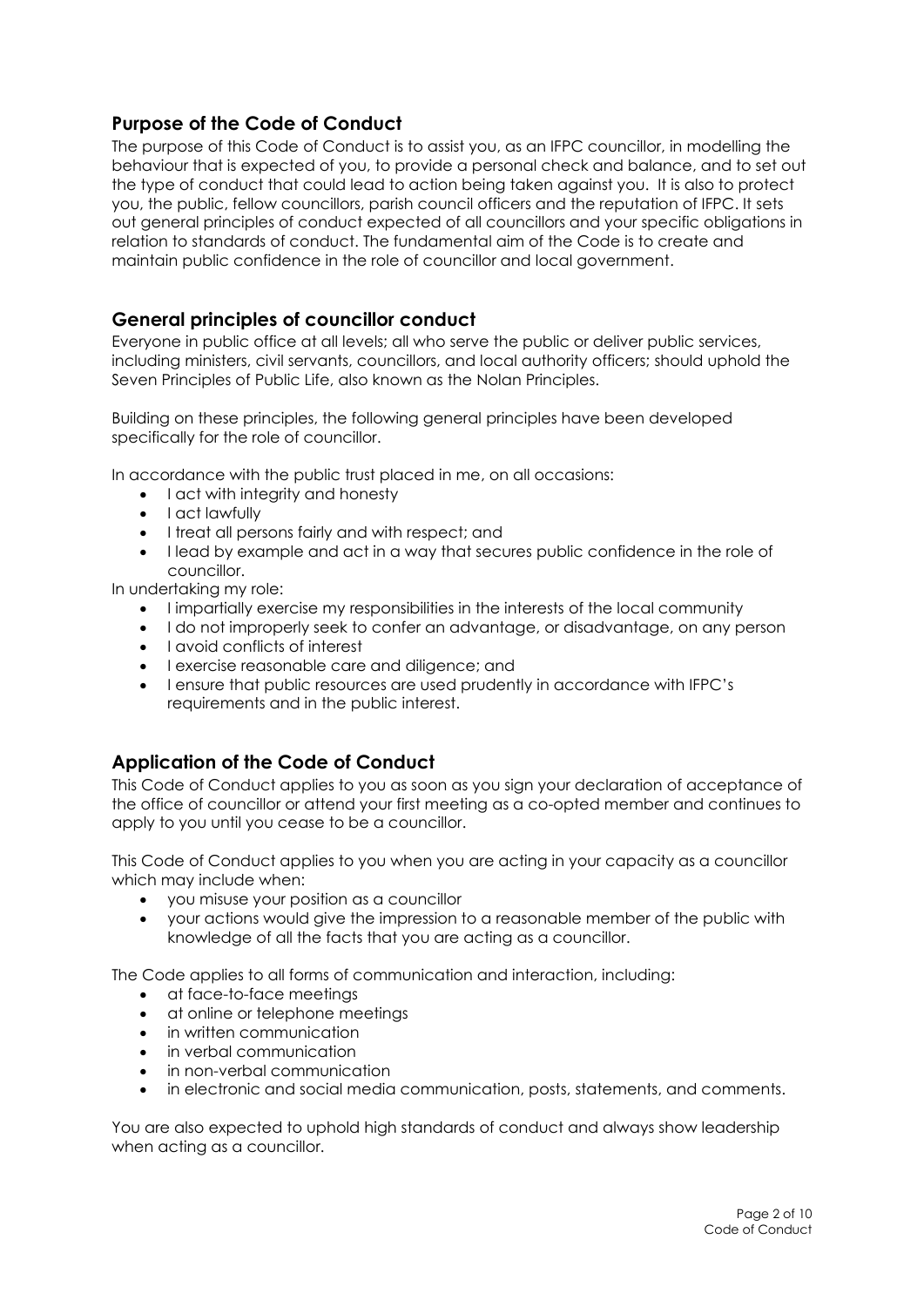Brentwood Borough Council's Monitoring Officer has statutory responsibility for the implementation of the Code of Conduct, and you are encouraged to seek advice from the Clerk on any matters that may relate to the Code of Conduct, who may refer matters to the Monitoring Officer.

## Standards of councillor conduct

This section sets out your obligations, which are the minimum standards of conduct required of you as a councillor. Should your conduct fall short of these standards, a complaint may be made against you, which may result in action being taken.

Guidance is included to help explain the reasons for the obligations and how they should be followed.

## General Conduct

- 1. Respect
	- As a councillor:
	- a) I treat other councillors and members of the public with respect.
	- b) I treat local authority employees, employees and representatives of partner organisations and those volunteering for the local authority with respect and respect the role they play.

Respect means politeness and courtesy in behaviour, speech, and in the written word. Debate and having different views are all part of a healthy democracy. As a councillor, you can express, challenge, criticise and disagree with views, ideas, opinions, and policies in a robust but civil manner. You should not, however, subject individuals, groups of people or organisations to personal attack.

In your contact with the public, you should treat them politely and courteously. Rude and offensive behaviour lowers the public's expectations and confidence in councillors. In return, you have a right to expect respectful behaviour from the public. If members of the public are being abusive, intimidatory or threatening you are entitled to stop any conversation or interaction in person or online and report them to the local authority, the relevant social media provider, or the police. This also applies to fellow councillors, where action could then be taken under the Councillor Code of Conduct, and parish council employees, where concerns should be raised in line with the Brentwood Borough Council's councillor-officer protocol.

### 2. Bullying, harassment and discrimination As a councillor:

- a. I do not bully any person.
- b. I do not harass any person.
- c. I promote equalities and do not discriminate unlawfully against any person.

The Advisory, Conciliation and Arbitration Service (ACAS) characterises bullying as offensive, intimidating, malicious or insulting behaviour, an abuse or misuse of power through means that undermine, humiliate, denigrate, or injure the recipient. Bullying might be a regular pattern of behaviour or a one-off incident, happen face-to-face on social media, in emails or phone calls, happen in the workplace or at work social events and may not always be obvious or noticed by others.

The Protection from Harassment Act 1997 defines harassment as conduct that causes alarm or distress or puts people in fear of violence and must involve such conduct on at least two occasions. It can include repeated attempts to impose unwanted communications and contact upon a person in a manner that could be expected to cause distress or fear in any reasonable person.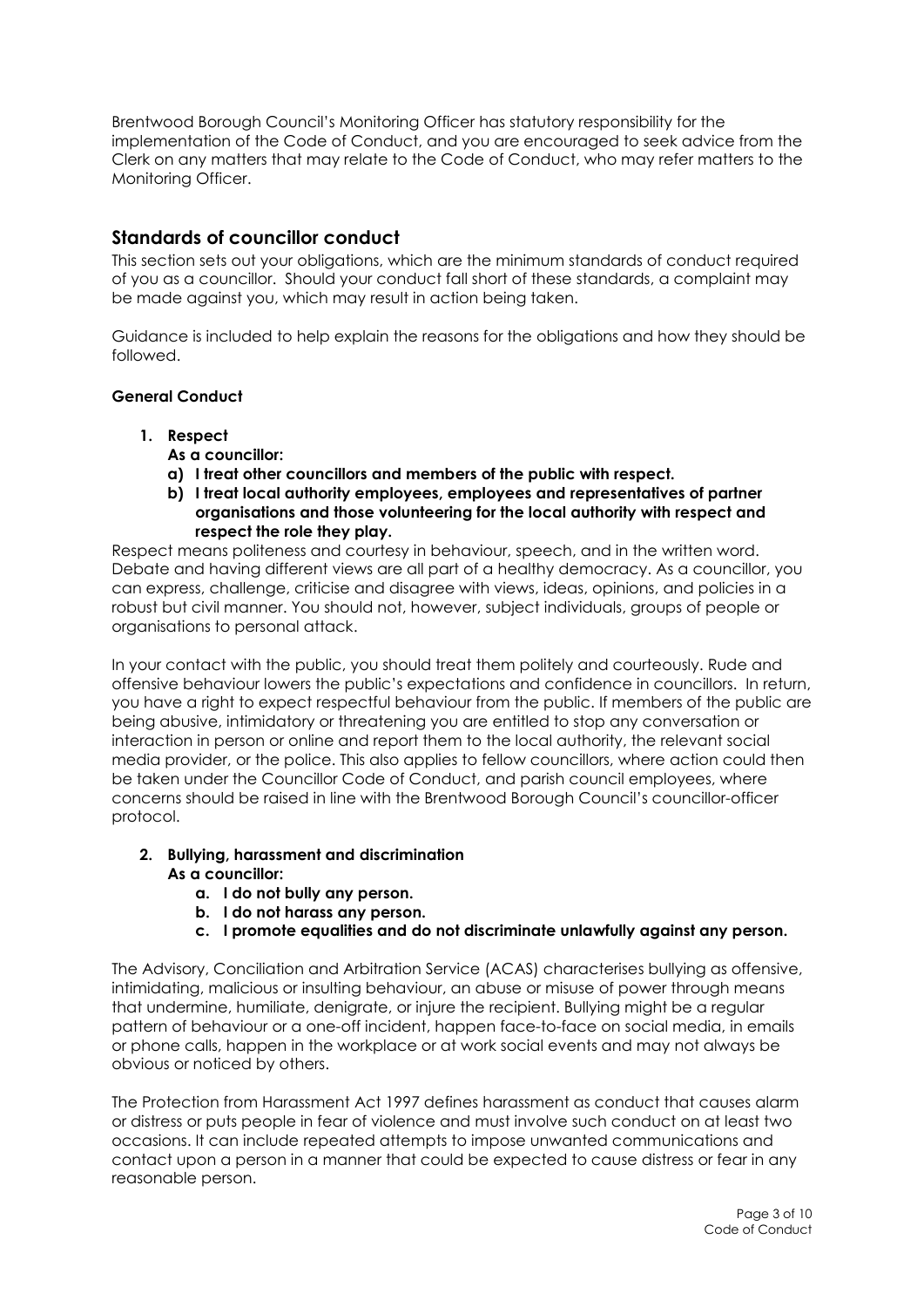Unlawful discrimination is where someone is treated unfairly because of a protected characteristic. Protected characteristics are specific aspects of a person's identity defined by the Equality Act 2010. They are age, disability, gender reassignment, marriage and civil partnership, pregnancy and maternity, race, religion or belief, sex, and sexual orientation. The Equality Act 2010 places specific duties on local authorities. Councillors have a central role to play in ensuring that equality issues are integral to the local authority's performance and strategic aims, and that there is a strong vision and public commitment to equality across public services.

#### 3. Impartiality of officers of the council As a councillor:

#### a. I do not compromise, or attempt to compromise, the impartiality of anyone who works for, or on behalf of IFPC.

Officers work for IFPC as a whole and must be neutral. They should not be coerced or persuaded to act in a way that would undermine their neutrality. You can question officers in order to understand, for example, their reasons for proposing to act in a particular way, or the content of a report that they have written. However, you must not try and force them to act differently, change their advice, or alter the content of that report, if doing so would prejudice their professional integrity.

#### 4. Confidentiality and access to information As a councillor:

- a. I do not disclose information:
	- i. given to me in confidence by anyone
	- ii. acquired by me which I believe, or ought reasonably to be aware, is of a confidential nature, unless
		- I have received the consent of a person authorised to give it.
		- I am required by law to do so.
		- the disclosure is made to a third party for the purpose of obtaining professional legal advice provided that the third party agrees not to disclose the information to any other person; or
		- the disclosure is:
			- i. reasonable and in the public interest; and
			- ii. made in good faith and in compliance with the reasonable requirements of the local authority; and
			- iii. I have consulted the Monitoring Officer prior to its release.
- b. I do not improperly use knowledge gained solely as a result of my role as a councillor for the advancement of myself, my friends, my family members, my employer, or my business interests.
- c. I do not prevent anyone from getting information that they are entitled to by law.

Local authorities must work openly and transparently, and their proceedings and printed materials are open to the public, except in certain legally defined circumstances. You should work on this basis, but there will be times when it is required by law that discussions, documents, and other information relating to or held by the local authority must be treated in a confidential manner. Examples include personal data relating to individuals or information relating to ongoing negotiations.

## 5. Disrepute

### As a councillor:

## a. I do not bring my role or local authority into disrepute.

As a Councillor, you are trusted to make decisions on behalf of your community and your actions and behaviour are subject to greater scrutiny than that of ordinary members of the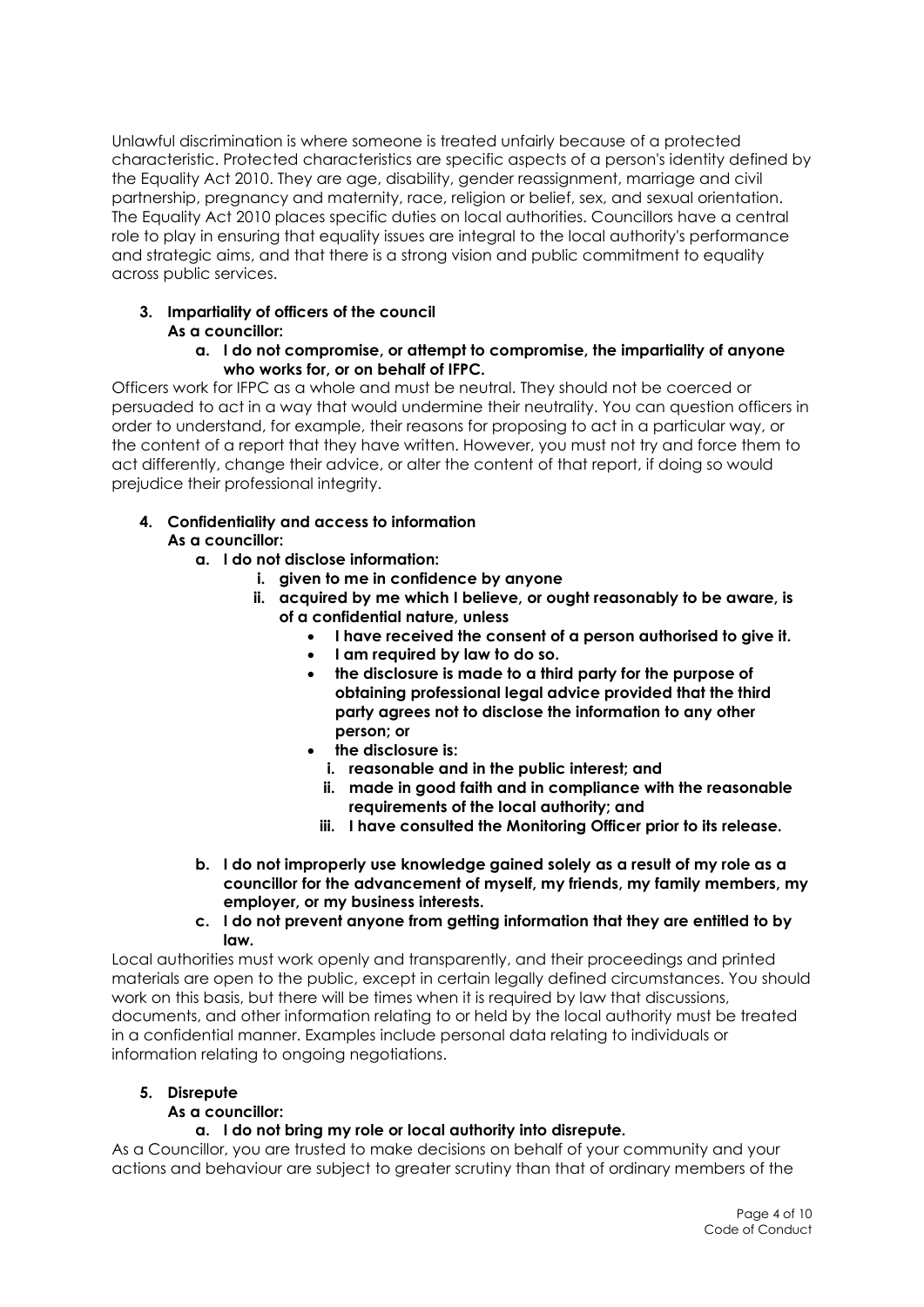public. You should be aware that your actions might have an adverse impact on you, other councillors and/or your local authority and may lower the public's confidence in your or your local authority's ability to discharge your/its functions. For example, behaviour that is considered dishonest and/or deceitful can bring your local authority into disrepute.

You are able to hold the local authority and fellow councillors to account and are able to constructively challenge and express concern about decisions and processes undertaken by the council whilst continuing to adhere to other aspects of this Code of Conduct.

## 6. Use of position

## As a councillor:

a. I do not use, or attempt to use, my position improperly to the advantage or disadvantage of myself or anyone else.

Your position as a member of the local authority provides you with certain opportunities, responsibilities, and privileges, and you make choices all the time that will impact others. However, you should not take advantage of these opportunities to further your own or others' private interests or to disadvantage anyone unfairly.

- 7. Use of IFPC resources and facilities As a councillor:
	- a. I do not misuse council resources.
	- b. I will, when using IFPC resources or authorising their use by others:
		- i. act in accordance with IFPC's requirements; and
		- ii. ensure that such resources are not used for political purposes unless that use could reasonably be regarded as likely to facilitate, or be conducive to, the discharge of the functions of IFPC or of the office to which I have been elected or appointed.

You may be provided with resources and facilities by IFPC to assist you in carrying out your duties as a councillor.

Examples include:

- office support
- stationery
- equipment such as phones, and computers
- transport
- access and use of local authority buildings and rooms.

These are given to you to help you carry out your role as a councillor more effectively and are not to be used for business or personal gain. They should be used in accordance with the purpose for which they have been provided.

### 8. Complying with the Code of Conduct As a Councillor:

- a. I undertake Code of Conduct training provided for me.
- b. I cooperate with any Code of Conduct investigation and/or determination.
- c. I do not intimidate or attempt to intimidate any person who is likely to be involved with the administration of any investigation or proceedings.
- d. I comply with any sanction imposed on me following a finding that I have breached the Code of Conduct.

It is extremely important for you as a councillor to demonstrate high standards, for you to have your actions open to scrutiny and for you not to undermine public trust in the local authority or its governance. If you do not understand or are concerned about the local authority's processes in handling a complaint you should raise this with your Monitoring Officer.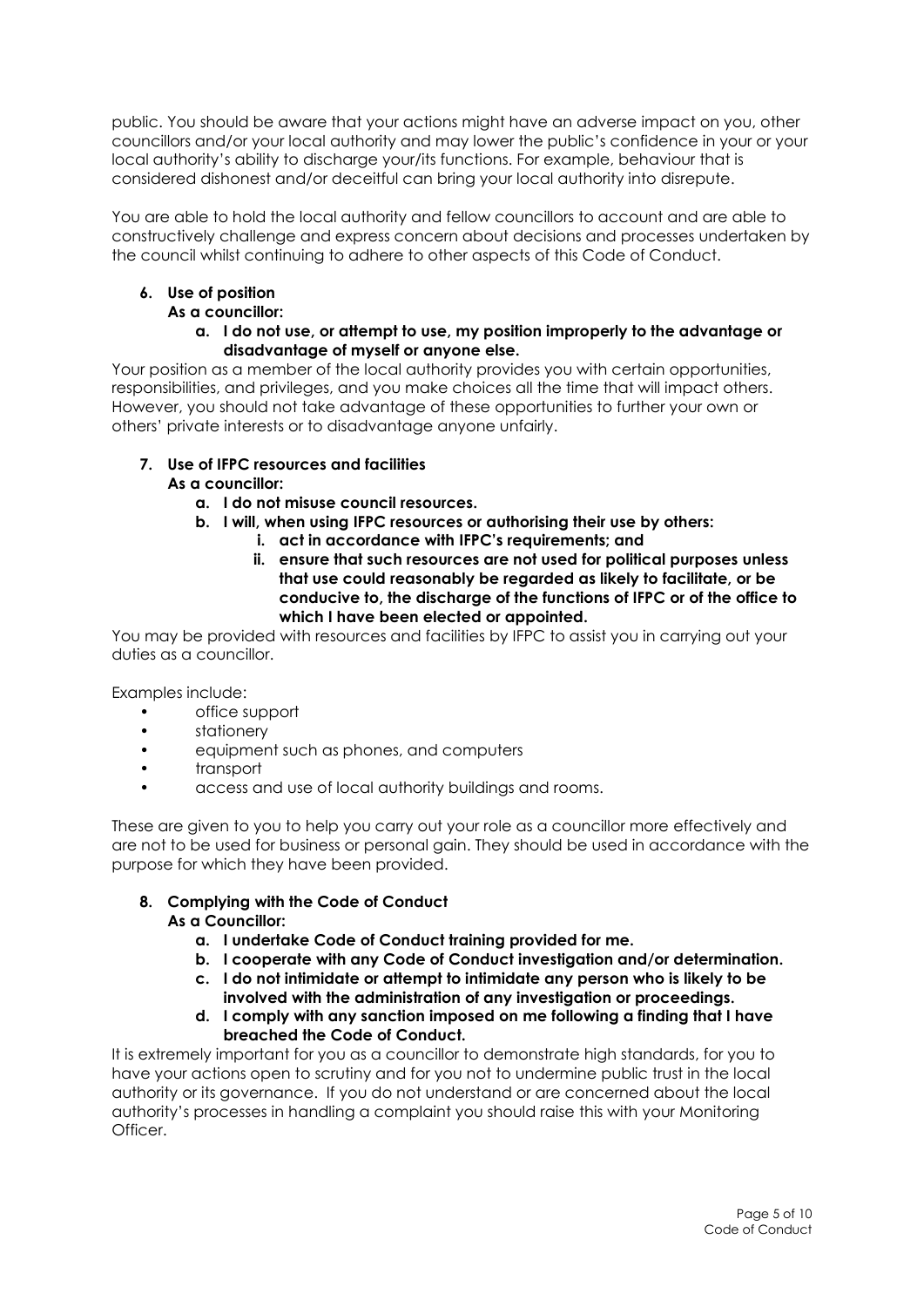## Protecting your reputation and the reputation of the local authority

## 9. Interests

## As a councillor:

## a. I register and disclose my interests.

Section 29 of the Localism Act 2011 requires the Monitoring Officer to establish and maintain a register of interests of members of the authority.

You need to register your interests so that the public, local authority employees and fellow councillors know which of your interests might give rise to a conflict of interest. The register is a public document that can be consulted when (or before) an issue arises. The register also protects you by allowing you to demonstrate openness and a willingness to be held accountable. You are personally responsible for deciding whether or not you should disclose an interest in a meeting, but it can be helpful for you to know early on if others think that a potential conflict might arise. It is also important that the public know about any interest that might have to be disclosed by you or other councillors when making or taking part in decisions, so that decision making is seen by the public as open and honest. This helps to ensure that public confidence in the integrity of local governance is maintained. You should note that failure to register or disclose a disclosable pecuniary interest as set out in Table 1, is a criminal offence under the Localism Act 2011.

Appendix B sets out the detailed provisions on registering and disclosing interests. If in doubt, you should always seek advice from then Clerk or Monitoring Officer.

## 10. Gifts and hospitality

As a councillor:

- a. I do not accept gifts or hospitality, irrespective of estimated value, which could give rise to real or substantive personal gain or a reasonable suspicion of influence on my part to show favour from persons seeking to acquire, develop or do business with the local authority or from persons who may apply to the local authority for any permission, licence, or other significant advantage.
- b. I register with the Monitoring Officer via the Clerk any gift or hospitality with an estimated value of at least £50 within 28 days of its receipt.
- c. I register with the Monitoring Officer via the Clerk any significant gift or hospitality that I have been offered but have refused to accept.

In order to protect your position and the reputation of the local authority, you should exercise caution in accepting any gifts or hospitality which are (or which you reasonably believe to be) offered to you because you are a councillor. The presumption should always be not to accept significant gifts or hospitality. However, there may be times when such a refusal may be difficult if it is seen as rudeness in which case, you could accept it but must ensure it is publicly registered. However, you do not need to register gifts and hospitality which are not related to your role as a councillor, such as Christmas gifts from your friends and family. It is also important to note that it is appropriate to accept normal expenses and hospitality associated with your duties as a councillor. If you are unsure, do contact your Monitoring Officer for guidance.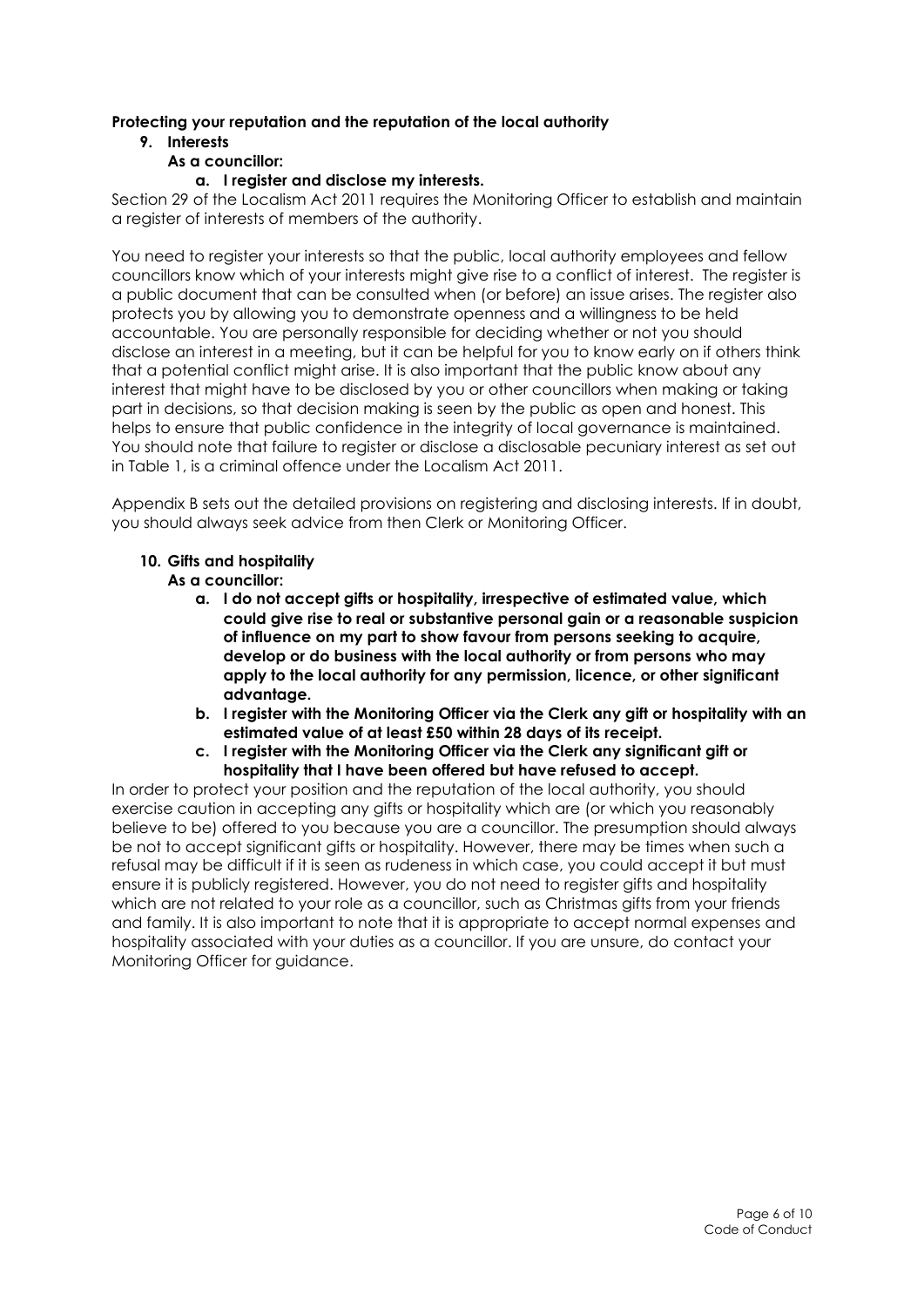# Appendices

### Appendix A – The Seven Principles of Public Life

The principles are:

Selflessness

Holders of public office should act solely in terms of the public interest.

• Integrity

Holders of public office must avoid placing themselves under any obligation to people or organisations that might try inappropriately to influence them in their work. They should not act or take decisions in order to gain financial or other material benefits for themselves, their family, or their friends. They must disclose and resolve any interests and relationships.

#### **•** Objectivity

Holders of public office must act and take decisions impartially, fairly and on merit, using the best evidence and without discrimination or bias.

### Accountability

Holders of public office are accountable to the public for their decisions and actions and must submit themselves to the scrutiny necessary to ensure this.

Openness

Holders of public office should act and take decisions in an open and transparent manner. Information should not be withheld from the public unless there are clear and lawful reasons for so doing.

#### • Honesty Holders of public office should be truthful.

**•** Leadership

Holders of public office should exhibit these principles in their own behaviour. They should actively promote and robustly support the principles and be willing to challenge poor behaviour wherever it occurs.

## Appendix B Registering interests

Within 28 days of becoming a member or your re-election or re-appointment to office you must register with the Monitoring Officer the interests which fall within the categories set out in Table 1 (Disclosable Pecuniary Interests) which are as described in "The Relevant Authorities (Disclosable Pecuniary Interests) Regulations 2012". You should also register details of your other personal interests which fall within the categories set out in Table 2 (Other Registerable Interests).

"Disclosable Pecuniary Interest" means an interest of yourself, or of your partner if you are aware of your partner's interest, within the descriptions set out in Table 1 below.

**"Partner"** means a spouse or civil partner, or a person with whom you are living as husband or wife, or a person with whom you are living as if you are civil partners.

1. You must ensure that your register of interests is kept up-to-date and within 28 days of becoming aware of any new interest, or of any change to a registered interest, notify the Monitoring Officer.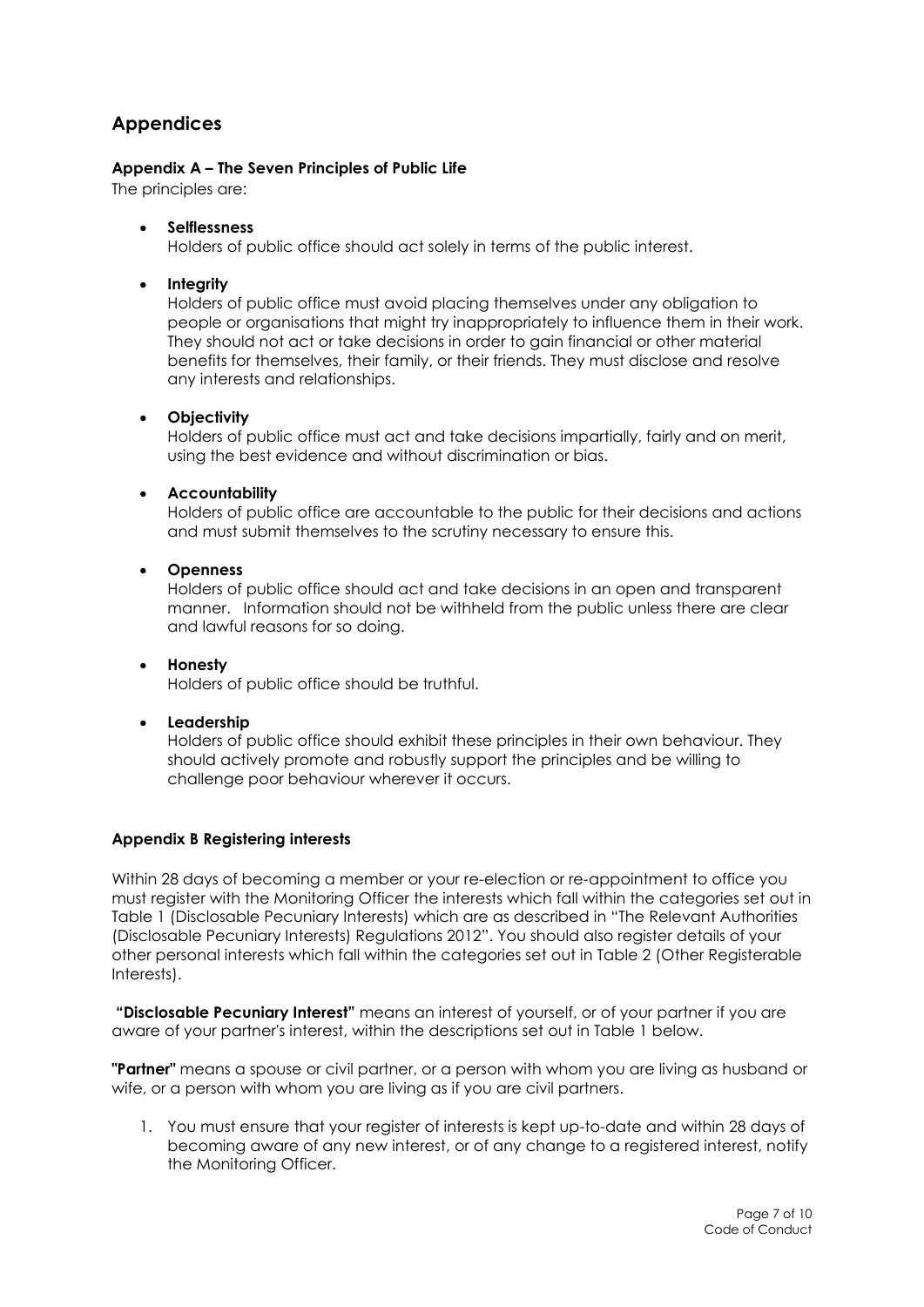- 2. A 'sensitive interest' is as an interest which, if disclosed, could lead to the councillor, or a person connected with the councillor, being subject to violence or intimidation.
- 3. Where you have a 'sensitive interest' you must notify the Monitoring Officer with the reasons why you believe it is a sensitive interest. If the Monitoring Officer agrees they will withhold the interest from the public register.

Non-participation in case of disclosable pecuniary interest

4. Where a matter arises at a meeting which directly relates to one of your Disclosable Pecuniary Interests as set out in Table 1, you must disclose the interest, not participate in any discussion or vote on the matter and must not remain in the room unless you have been granted a dispensation. If it is a 'sensitive interest,' you do not have to disclose the nature of the interest, just that you have an interest. Dispensation may be granted in limited circumstances, to enable you to participate and vote on a matter in which you have a disclosable pecuniary interest.

#### Disclosure of Other Registerable Interests

5. Where a matter arises at a meeting which directly relates to the financial interest or wellbeing of one of your Other Registerable Interests (as set out in Table 2), you must disclose the interest. You may speak on the matter only if members of the public are also allowed to speak at the meeting but otherwise must not take part in any discussion or vote on the matter and must not remain in the room unless you have been granted a dispensation. If it is a 'sensitive interest,' you do not have to disclose the nature of the interest.

Disclosure of Non-Registerable Interests

- 6. Where a matter arises at a meeting which directly relates to your financial interest or well-being (and is not a Disclosable Pecuniary Interest set out in Table 1) or a financial interest or well-being of a relative or close associate, you must disclose the interest. You may speak on the matter only if members of the public are also allowed to speak at the meeting. Otherwise, you must not take part in any discussion or vote on the matter and must not remain in the room unless you have been granted a dispensation. If it is a 'sensitive interest,' you do not have to disclose the nature of the interest.
- 7. Where a matter arises at a meeting which affects
	- a) your own financial interest or well-being.
	- b) a financial interest or well-being of a relative or close associate; or
	- c) a financial interest or wellbeing of a body included under Other Registrable Interests as set out in Table 2 you must disclose the interest. In order to determine whether you can remain in the meeting after disclosing your interest the following test should be applied
- 8. Where a matter (referred to in paragraph 8 above) affects the financial interest or well-being:
	- a) to a greater extent than it affects the financial interests of the majority of inhabitants of the ward affected by the decision and;
	- b) a reasonable member of the public knowing all the facts would believe that it would affect your view of the wider public interest

You may speak on the matter only if members of the public are also allowed to speak at the meeting. Otherwise, you must not take part in any discussion or vote on the matter and must not remain in the room unless you have been granted a dispensation.

If it is a 'sensitive interest,' you do not have to disclose the nature of the interest.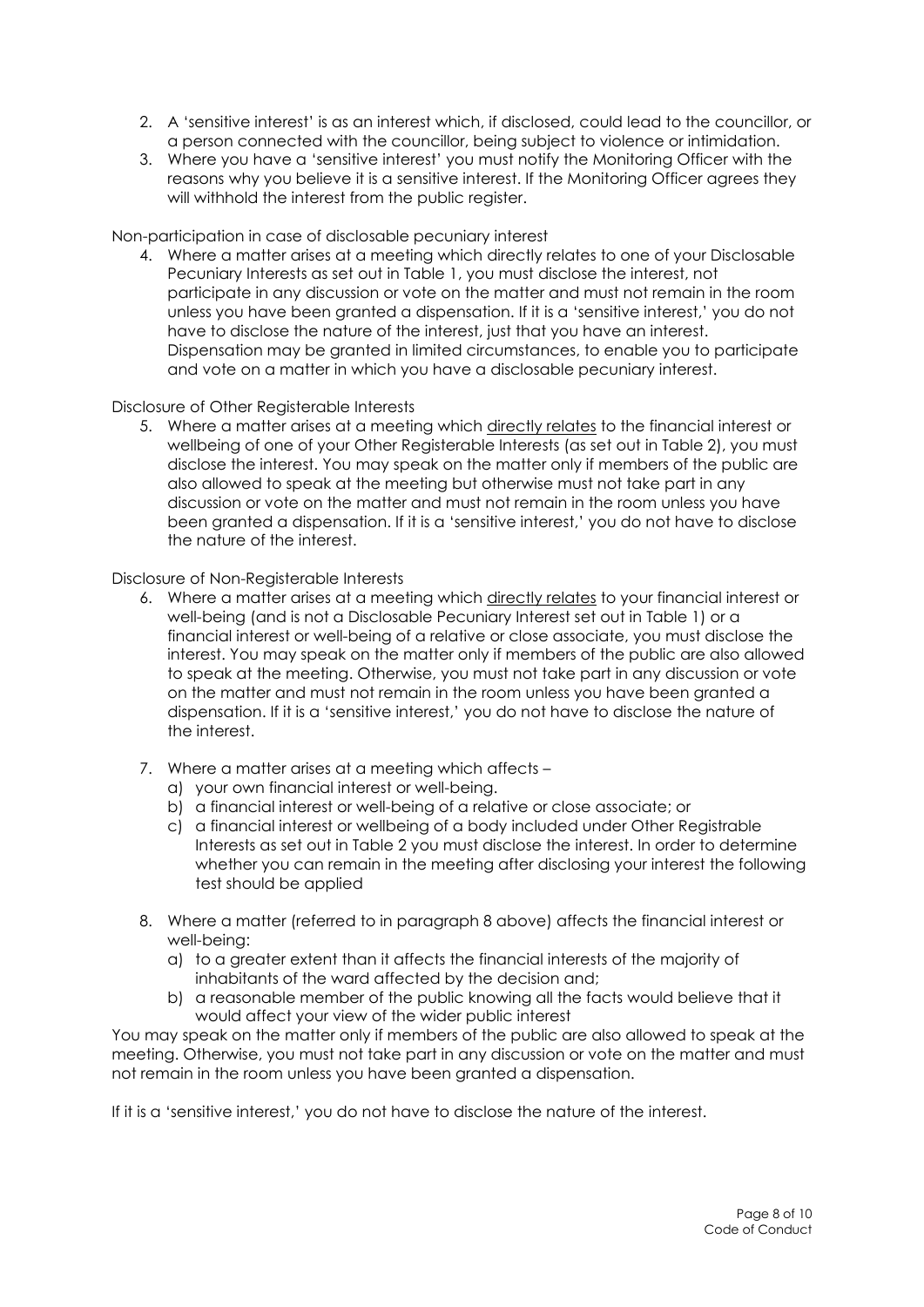## Table 1: Disclosable Pecuniary Interests

This table sets out the explanation of Disclosable Pecuniary Interests as set out in the Relevant Authorities (Disclosable Pecuniary Interests) Regulations 2012.

"Director" includes a member of the committee of management of an industrial and provident society.

"securities" means shares, debentures, debenture stock, loan stock, bonds, units of a collective investment scheme within the meaning of the Financial Services and Markets Act 2000 and other securities of any description, other than money deposited with a building society.

| Subject               | Description                                                                                                                       |
|-----------------------|-----------------------------------------------------------------------------------------------------------------------------------|
| Employment, office,   | Any employment, office, trade, profession, or vocation carried on                                                                 |
| trade, profession, or | for profit or gain.                                                                                                               |
| vocation              |                                                                                                                                   |
| Sponsorship           | Any payment or provision of any other financial benefit (other                                                                    |
|                       | than from the council) made to the councillor during the previous                                                                 |
|                       | 12-month period for expenses incurred by him/her in carrying out                                                                  |
|                       | his/her duties as a councillor, or towards his/her election                                                                       |
|                       | expenses.<br>This includes any payment or financial benefit from a trade union                                                    |
|                       | within the meaning of the Trade Union and Labour Relations                                                                        |
|                       | (Consolidation) Act 1992                                                                                                          |
| Contracts             | Any contract made between the councillor or his/her spouse or                                                                     |
|                       | civil partner or the person with whom the councillor is living as if                                                              |
|                       | they were spouses/civil partners (or a firm in which such person is                                                               |
|                       | a partner, or an incorporated body of which such person is a                                                                      |
|                       | director or a body that such person has a beneficial interest in the                                                              |
|                       | securities of) and the council                                                                                                    |
|                       | a) under which goods or services are to be provided or works                                                                      |
|                       | are to be executed; and                                                                                                           |
|                       | b) which has not been fully discharged.                                                                                           |
| Land and property     | Any beneficial interest in land which is within the area of the<br>council.                                                       |
|                       | 'Land' excludes an easement, servitude, interest or right in or over                                                              |
|                       | land which does not give the councillor or his/her spouse or civil                                                                |
|                       | partner or the person with whom the councillor is living as if they                                                               |
|                       | were spouses/civil partners (alone or jointly with another) a right                                                               |
|                       | to occupy or to receive income.                                                                                                   |
| Licenses              | Any licence (alone or jointly with others) to occupy land in the                                                                  |
|                       | area of the council for a month or longer                                                                                         |
| Corporate tenancies   | Any tenancy where (to the councillor's knowledge)                                                                                 |
|                       | a) the landlord is the council; and                                                                                               |
|                       | the tenant is a body that the councillor, or his/her spouse<br>b)                                                                 |
|                       | or civil partner or the person with whom the councillor is                                                                        |
|                       | living as if they were spouses/ civil partners is a partner of<br>or a director of or has a beneficial interest in the securities |
|                       | of.                                                                                                                               |
| Securities            | Any beneficial interest in securities of a body where                                                                             |
|                       | a) that body (to the councillor's knowledge) has a place of                                                                       |
|                       | business or land in the area of the council; and                                                                                  |
|                       | b) either                                                                                                                         |
|                       | the total nominal value of the securities exceeds<br>$\alpha$ .                                                                   |
|                       | £25,000 or one hundredth of the total issued share                                                                                |
|                       | capital of that body; or                                                                                                          |